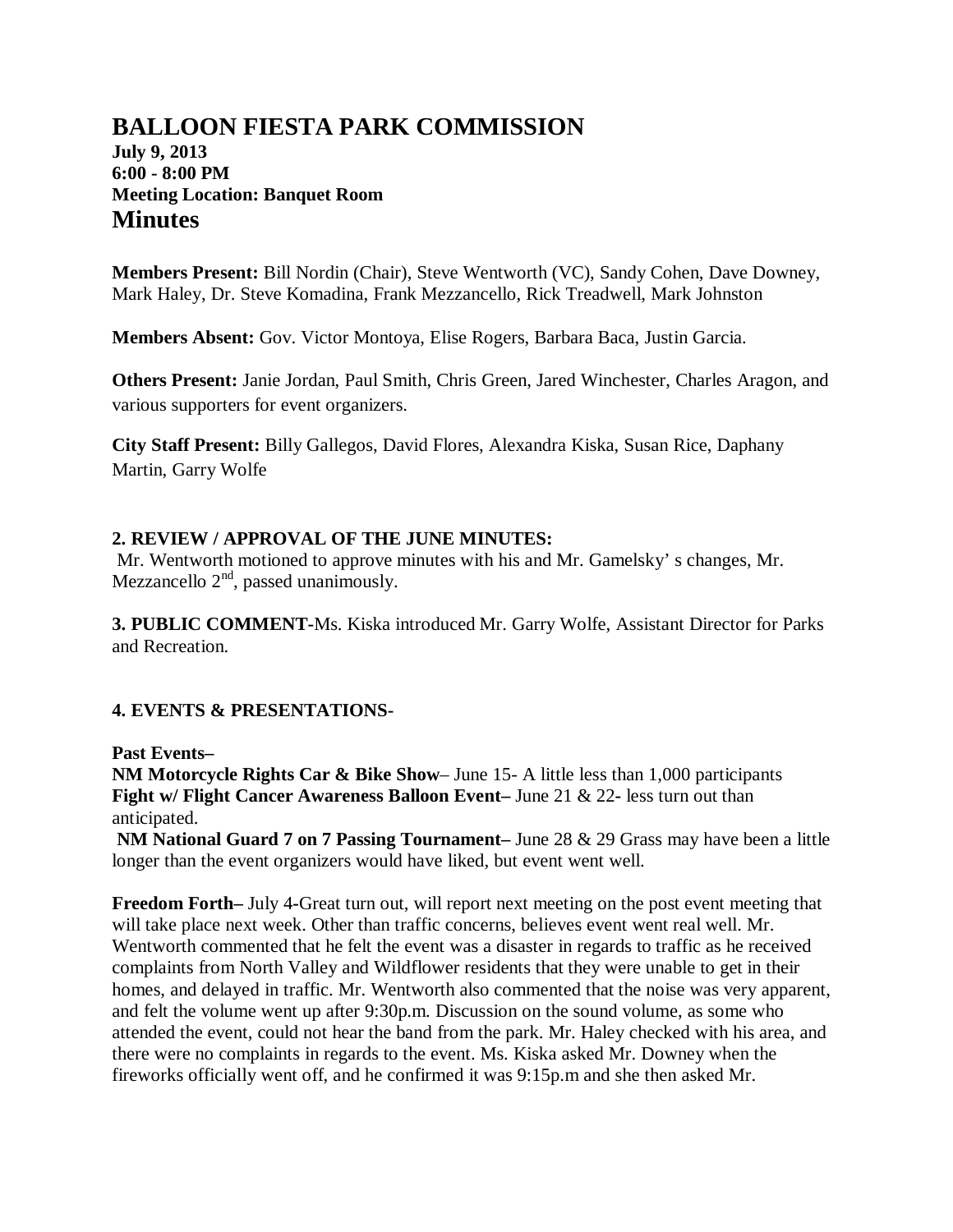Wentworth about the music cranking up at 9:30 p.m., Mr. Wentworth said he was guessing on the time. All heard fireworks going off across town at different times.

There was an hour to hour and half wait in line to exit park at the end of the event. Mr. Wentworth would like to have passes that would allow them into the park without having to fight traffic.

## **Future Events–**

Rock n Glow 5K – July 13- Special Olympics Flag Football – July 17 Color in Motion 5K – August 3 F3J Sail Plane Contest – August 10 Fill the Bus 5K – Bernalillo Co. – August 10

## **Requesting approval**

**Hoof it Up-** 100% proceeds to go to New Day. Looking at giving them a discount in advance based on participation next year. Discussion on whether it was vetted. Mr. Wentworth not in favor, as no guarantee they will come back the following year, and doesn't believe this was vetted. Mr. Mezzancello and Mr. Komadina don't like the idea discounting the first year. Mr. Komadina started to see Ms. Rice's perspective and can see the objective as it brings the event back. Discussion on what is the percentage discount, board would like to review fee schedule. Mr. Mezzancello motioned to approve, Mr. Haley  $2<sup>nd</sup>$  passed unanimously.

**Mantanza-**Mr. Aragon presented that he would like to have fireworks as his event is Veteran's Day Weekend. Mr. Wentworth said he will not support with fireworks. Mr. Nordin asked if the event was priced as commercial or non-commercial. Ms. Rice confirmed priced as noncommercial as Special Spaces is the sponsoring entity. Special Spaces, is a non-profit organization that creates theme bedrooms for children with life threatening illnesses, as the children spend a lot of time in their room. Mr. Komadina supports event without fireworks, as it's very cultural and doesn't think that not having fireworks would detract from the event. Mr. Komadina motioned to approve event without fireworks, Mr. Wentworth  $2<sup>nd</sup>$ , passed unanimously.

**Color Me Rad-** Event organizers would like to add a beer garden this year as it is on a Saturday. Ms. Rice confirmed they had a good event last year with over 5000 participants. Mr. Mezzancello motioned to approve, Mr. Komadina  $2<sup>nd</sup>$  passed unanimously.

**NM Desert Festival-** Bike & Car Show that has outgrown their current place. This event supports Oasis. Event will be done by 10pm. Mr. Mezzancello motioned to approve, Mr. Nordin 2nd, passed unanimously.

#### **5. PRIORTY PLAN UPDATE**

Mr. Green took the floor and presented draft pilots landing facility. Sid Cutter Memorial location is identified within site plan. Discussion had on the eye and its problems that it has had for years. Utilities are still in question regarding the new building and the costs incurred. Mr. Green confirmed they will be meeting with planning department before submittal to avoid multiple amendments. Review and discussion had on the displayed site plan. Mr. Wentworth inquired if they will be looking ahead ten years from now. Mr. Wentworth asked what the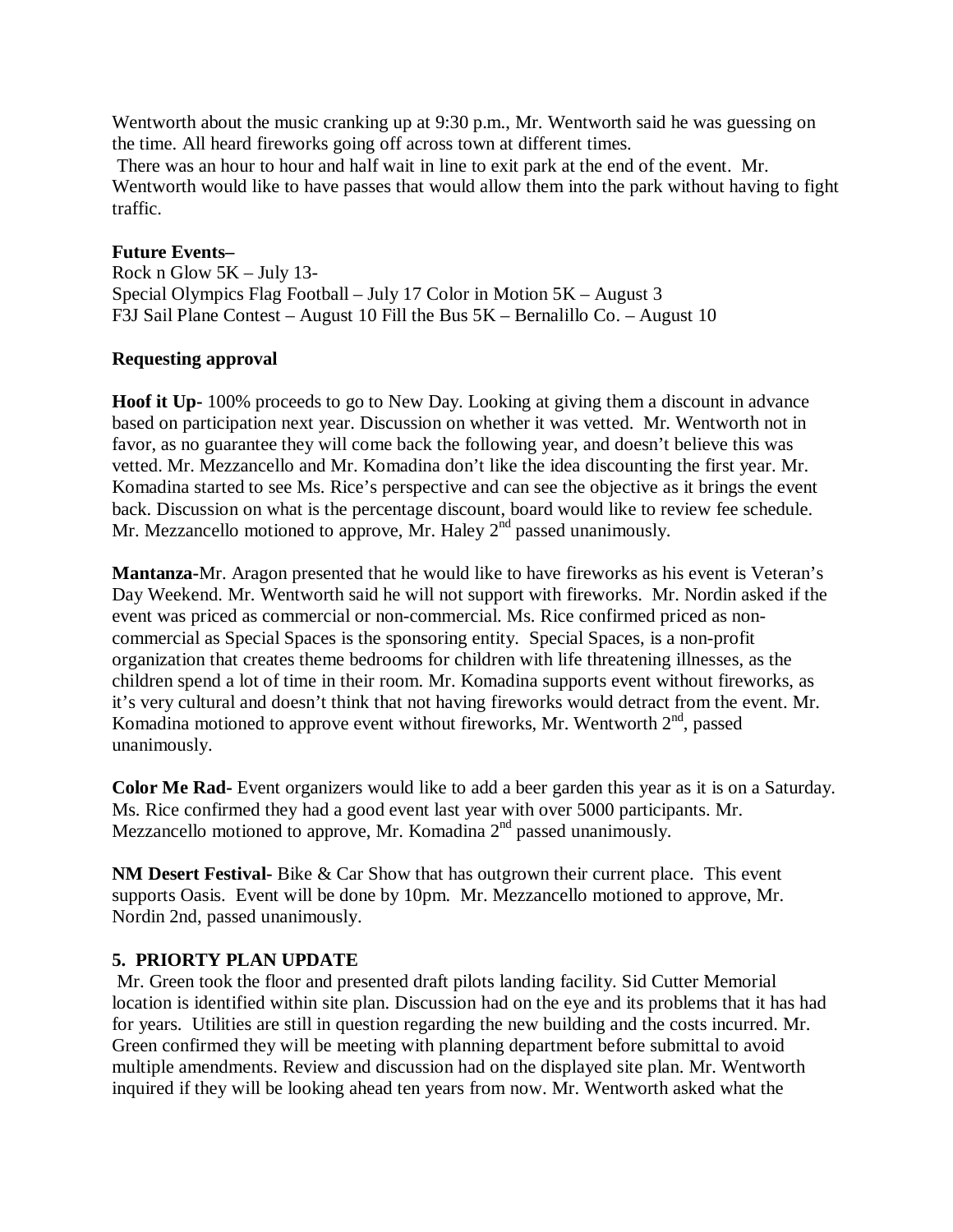restrooms would entail. Mr. Winchester confirmed there would be economic but nice finishes, would be 10-12 Women's Restrooms 8-9 Men's Restroom. Mr. Wentworth asked if they could email the information presented at the meeting. Mr. Winchester agreed. Mr. Komadina also asked for the picture of the canti-lever wood beams also be sent as well. Mr. Green said when submittal is made; he will also provide that to commission as well.

**6. DISCUSSION OF THE OPEN MEETING TRAINING-** Commission meetings through email such as reply all is not ok, as it turns into a rolling quorum. Send the information to the Ms. Martin, and she can send to the board. We can respond to an individual but not reply all. Mr. Wentworth offered the outlet of [www.nmfog](http://www.nmfog/) as an outlet for those that may be interested as a resource. Mr. Wentworth also stated the site also tells you how to sue people through the attorney general's office if city government or county government does not provide the information that is requested. Mr. Nordin reminded everyone that the new rule of the Agenda being sent out 72 hours prior to the meeting. Mr. Wentworth indicated that draft minutes are to be sent out within 10 working days.

## **7. 2013 – 2014 FEE SCHEDULE**

Mr. Nordin requested that this be tabled until next meeting as he will need to bring the fee schedule with additional paperwork with more information that is essential. Mr. Wentworth would also like to discuss policy and procedures as well due to sound/noise complaints from the facility.

## **8. REPORTS / UPDATES**

#### **• Department of Municipal Development**

#### **• Albuquerque International Balloon Fiesta**

 **i.** Event Report-Mr. Smith confirmed he has 552 Balloons scheduled to come out to Balloon Fiesta. Concerns with the north berm, and the danger it presents. Ideas presented of possibly making a seating area removing the danger of the drop off. Mr. Smith discovered this area doesn't belong to AMAFCA.

Opening day for the Fiesta, the park and ride is busy. Mr. Smith will have to work with the new Fire Marshall regarding the concept of park and ride and the required distances. Second Saturday will have a Music Fiesta Schedule to include, Bob Farrell, a local artist, Darrell Perry, and a 3<sup>rd</sup> act that cannot be announced as of yet, but is a Nashville recording artist, along with Darius Rucker as the headliner. Concert will be over by 5:30 in the afternoon.

Still would like to work on improving gate 12, but running out of time and money.

Ms. Jordan brought up that there has been milling taking place on the west side of the museum.

Discussion held on parking, as well as the parking for the  $4<sup>th</sup>$  of July event, and what was really the issue for that day. Ms. Kiska said 278 people parked their bikes, had to turn some bikes away, making this the largest bike valet ever.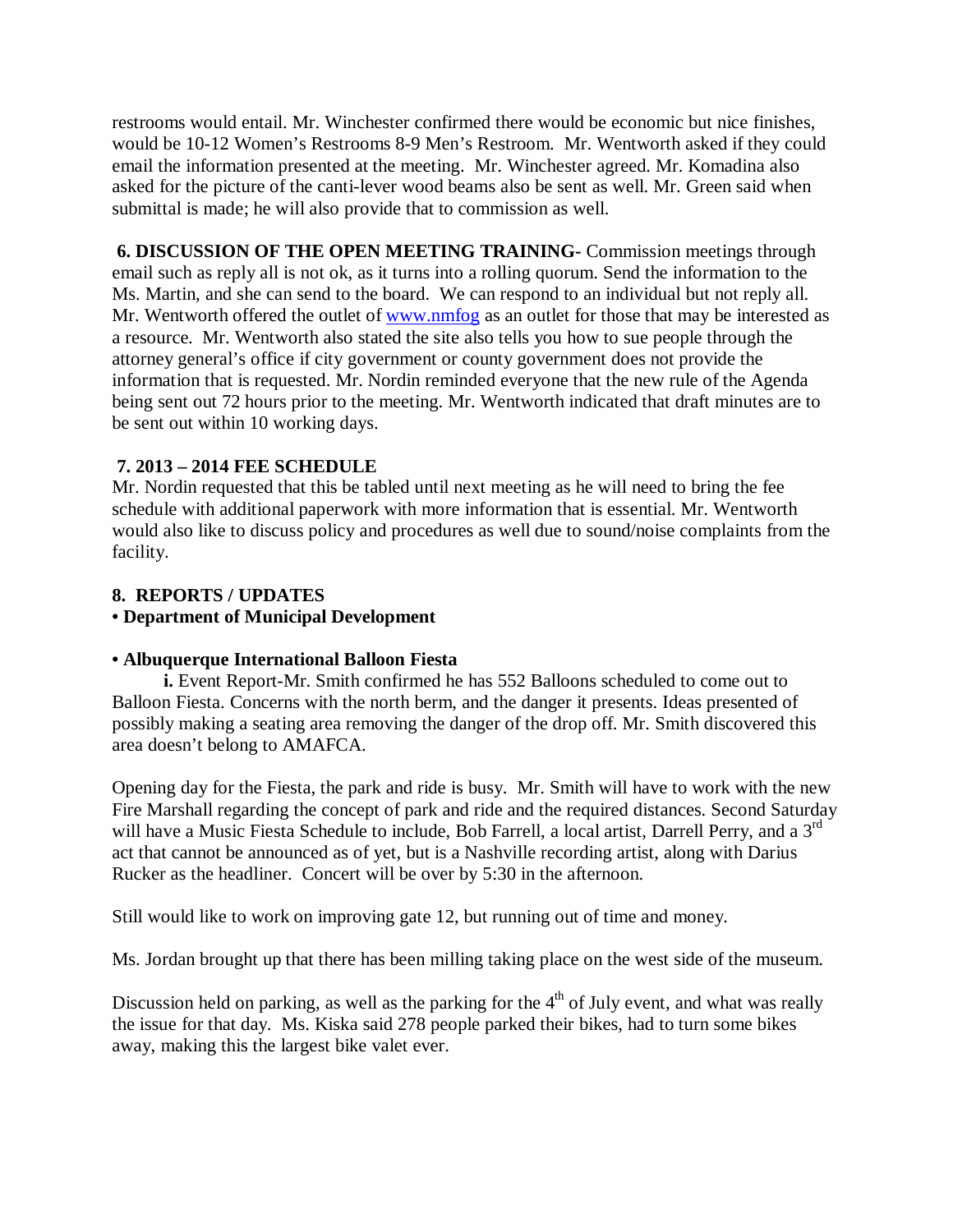# **• Anderson Abruzzo Albuquerque International Balloon Museum Past Events-Previous Events**

- Very successful 4<sup>th</sup> of July Event called "Red, White and Balloons."
- Upcoming events- 1500 people in attendance including Gov. Martinez.

New exhibition opening in August called "Children of War Voices for Peace".

## **Future Projects:**

- ⋅ Tethered Balloon Ride continues to be on hold because of helium problem.
- Not sure how they are going to solve this issue. Mr. Cohen going to work with new Foundation President, Troy Bradley to get this resolved and get project going.
- ⋅ Public Art display, "Sky Portal," will be going into tribute area sometime in 2014.
- ⋅ Theater construction to begin shortly- There was a dis-connect between architects and the construction. Construction costs came back higher than anticipated.
- Balloon Museum Revenue up 20 or 25 %

## **Environmental Health Department**

#### **• Parks & Recreation**

Mr. Gallegos commended Cultural Services and Parks and Recreation for a job well done with Freedom  $4<sup>th</sup>$ . He stated the last vehicle to leave the event was at 11:30p.m. Mr. Gallegos addressed the noise ordinance, he stated at 5:50pm there was a high reading of 75, the remainder of the evening it did not exceed the noise ordinance.

# **i. Telecommunications Tower update**

Ms. Jordan let Ms. Rice know they are digging the foundation. Ms. Rice not sure when project will be done. AT&T is doing this project.

#### **ii. Master Plan Update-**

Mr. Green presented earlier in meeting a draft of the vending concourse area that will ultimately be submitted to the EPC.

#### **iii. Digital Sign update**

Ms. Rice said this gentleman with Zion stood her up three times in one day. Zion representative promised to get back to her at the end of the week with the exact quote as he says it will be changed. Mr. Nordin asked if anyone has contacted Ms. Zuschlag as she is knowledgeable of the sign. Ms. Rice replied that she hadn't, and that it would be a good idea.

**iv. Income since last meeting & Balance in the account** Ms. Kiska confirmed we should have a balance from our Fiscal Office by the end of next week, and can be provided next meeting.